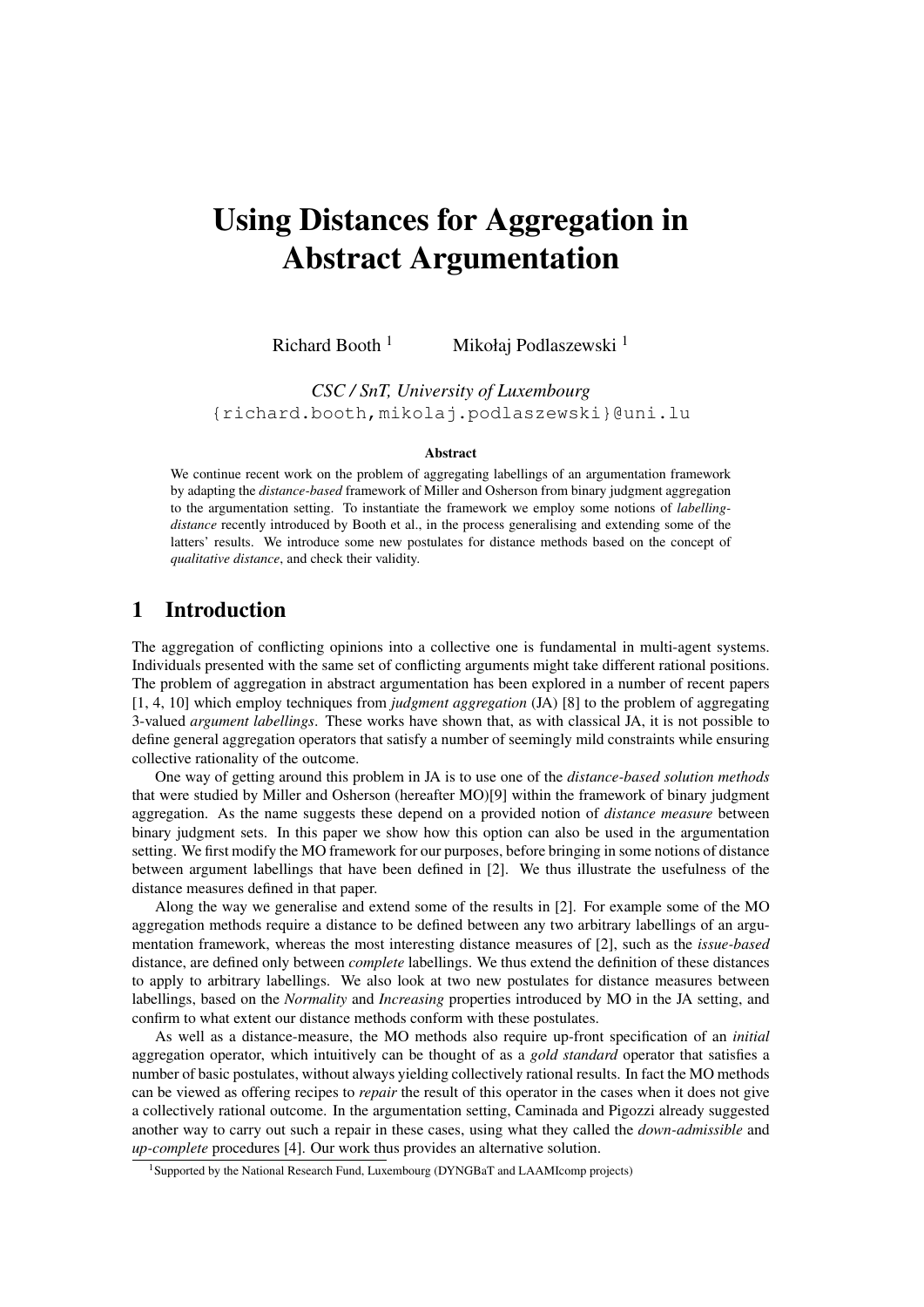## 2 Preliminaries

We use the familiar setting of *abstract argumentation* [5]. We start by assuming a countably infinite set *U* of argument names, from which all possible argumentation frameworks are built. We restrict ourselves to finite argumentation frameworks.

**Definition 1.** An argumentation framework *(AF for short)*  $\mathscr{A} = (Args, \rightarrow)$  *is a pair consisting of a finite set Args* ⊆ *U* of arguments and an attack relation  $\rightarrow$  ⊆ *Args* × *Args*. We also use Args<sub>∞</sub> and  $\rightarrow_{\mathscr{A}}$  to *denote the arguments and attack relation of a given AF* A *.*

**Definition 2.** Let  $\mathscr{A} = (Arg, \rightarrow)$  *be an AF. An*  $\mathscr{A}$ -labelling *is a function L* :  $Arg \rightarrow \{\text{in}, \text{out}, \text{undec}\}.$ *The set of all*  $\mathscr A$  *-labellings is denoted by Labs*( $\mathscr A$ ). Given  $A \subseteq \text{Arg } s$  we denote by L[A] the restriction of *L to A.*

For notational purposes it is useful to define a unary "negation" operator on the set of labels by  $\neg$ in = out,  $\neg$ out = in and  $\neg$ undec = undec.

Of course a *rational* labelling should somehow respect the attack relation. This is embodied in the following definition:

**Definition 3.** Let  $\mathscr A$  be an AF and  $L \in \text{Labs}(\mathscr A)$ . For any argument  $a \in \text{A}$ rgs  $\mathscr A$  we say:

- *a is legally* in *if*  $L(a) = \text{in}$  *and*  $L(b) = \text{out}$  *for all*  $b \in \text{A}$ *rgs*  $\mathscr A$  *s.t.*  $b \to \mathscr A$  *a*,
- *a is legally* out *if*  $L(a) = \text{out}$  *and*  $L(b) = \text{in}$  *for some*  $b \in \text{A}$ *rgs*<sub> $\alpha$ </sub> *s.t.*  $b \rightarrow_{\alpha} a$ ,
- *a is legally* undec *if*  $L(a) =$  undec *and there is no b*  $\in$  *Args*  $\leq$  *s.t. b*  $\rightarrow$   $\leq$  *a and*  $L(b) =$  in, *and there exists c*  $\in$  *Args*<sub> $\alpha$ </sub> *s.t. c*  $\rightarrow$   $\alpha$  *a and L*(*c*) = undec.

*L is* complete *iff it has no illegally* in *and no illegally* out *and no illegally* undec *arguments. We denote the set of complete*  $\mathscr A$ *-labellings by Comp* $(\mathscr A)$ *.* 

In the rest of this paper we identify rational  $\mathscr A$ -labellings with complete  $\mathscr A$ -labellings. This is because they form the basis for other semantics such as preferred, stable, semi-stable, etc (see [3]). This choice is also in line with other works on aggregation in argumentation [1, 4, 10]. However we will also make use later of the notion of *admissible*  $\mathscr A$ -labelling, which is an  $\mathscr A$ -labelling containing no illegally in or illegally out arguments (but possibly containing illegally undec arguments).

Figure 1: Two aggregation frameworks with all their complete labellings ( $\mathcal{A}_1$ :  $l_1$ - $l_9$ ,  $\mathcal{A}_2$ :  $l_1$ - $l_6$ ), and three other labellings  $(n_1-n_3)$ .

Example 1. *AFs can be visualised as directed graphs with nodes and edges representing arguments and attacks respectively. Throughout the paper we will use the following two running example AFs* A<sup>1</sup> *and*  $\mathscr{A}_2$ , both consisting of the five arguments  $\{a, b, c, d, e\}$ . We represent labellings by a string of letters i, u *and* o *corresponding to* in, undec *and* out *respectively.* AF  $\mathcal{A}_1$  *has* 9 *complete labellings*  $l_1$ -*l*<sub>9</sub>*. In*  $\mathcal{A}_2$ *labellings l*<sup>7</sup> −*l*<sup>9</sup> *are no longer complete because argument a is illegally-*in *due to the additional attack. For both AFs the labellings n<sub>1</sub> and n<sub>3</sub> are not admissible (and hence not complete). For*  $\mathscr{A}_1$  *the labelling*  $n_2$  *is admissible but not complete. For*  $A_2$  *it is even not admissible because argument a is illegally-in.* 

Now we come to aggregation. We assume a set of agents  $Ag = \{1, ..., n\}$  (with  $n \ge 2$ ) is fixed.

**Definition 4.** Let  $\mathscr A$  be an AF. An  $\mathscr A$ -profile is any n-tuple of  $\mathscr A$ -labellings  $\mathbf L = (L_1, \ldots, L_n)$ . If every  $L_i$  *is a complete*  $\mathscr A$  *-labelling then we call*  $L$  *a* complete  $\mathscr A$  *-profile.* 

What we seek is a way to construct aggregation operators that, given any  $\mathscr A$ -profile **L** as input, return a set of  $\mathscr A$ -labellings  $F_{\mathscr A}(L)$ . Note that an aggregation operator is always defined in a context of some specific AF A . More generally we are interested in an aggregation *method* that given any context AF  $\mathscr A$  will return in a systematic way an aggregation operator for  $\mathscr A$ .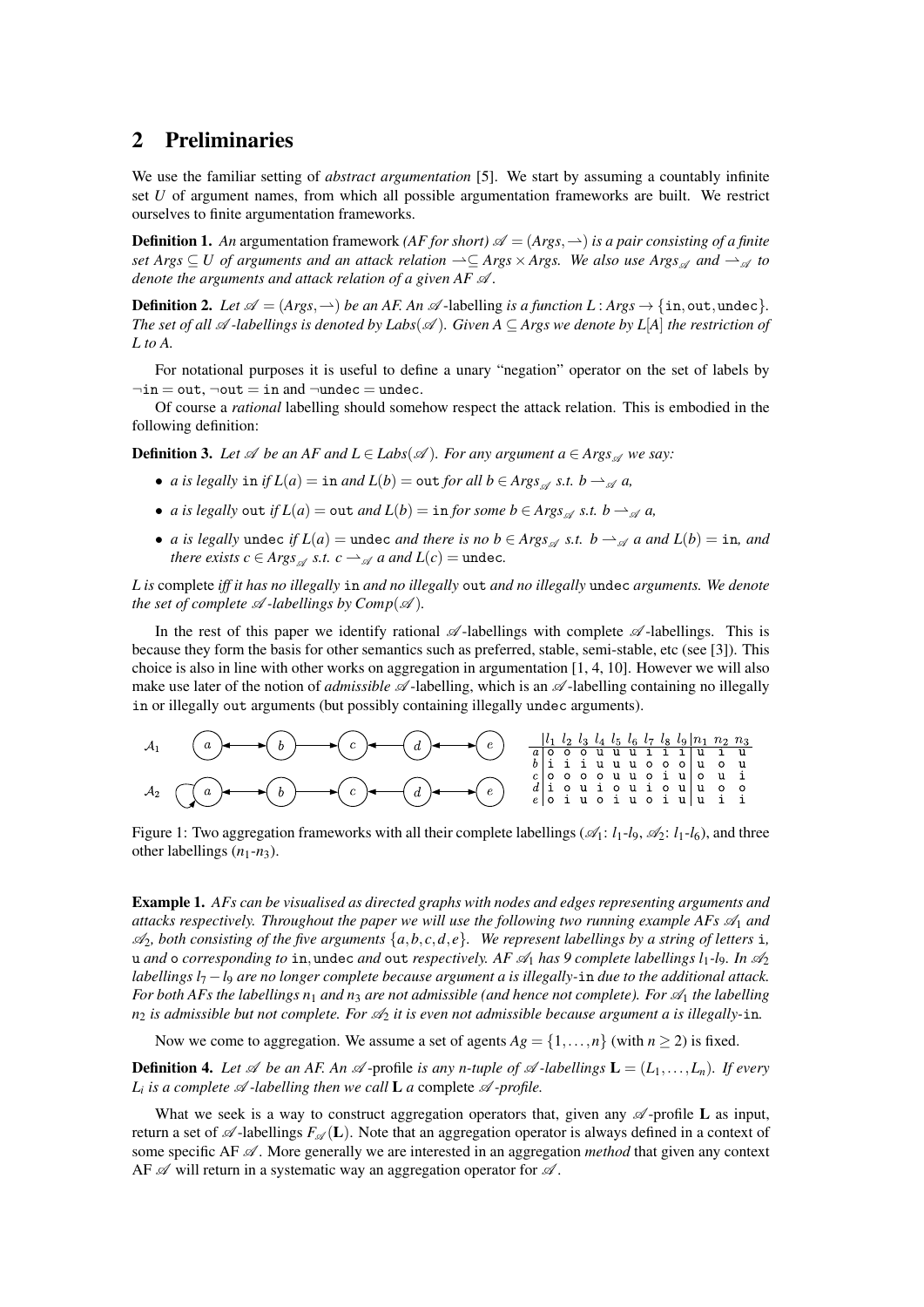**Definition 5.** Let  $\mathcal A$  be an AF. An (irresolute) aggregation operator (for  $\mathcal A$ ) is a function  $F_{\mathcal A}$  that *assigns, to each*  $\mathscr A$  *-profile*  $L$  *a set*  $F_{\mathscr A}(L) \subseteq Labs(\mathscr A)$ *. An* aggregation method *is a mapping that, given any context AF*  $\mathcal A$ *, returns an aggregation operator*  $F_{\mathcal A}$  *for*  $\mathcal A$ *.* 

From now on we will drop the *irresolute* and just say *aggregation operator*. In previous works on aggregation in argumentation the output is usually taken to be a single labelling, but we relax that here. When important, we say a *resolute* aggregation operator for an operator which returns always a singleton set. Also note for each  $\mathscr A$ ,  $F_{\mathscr A}$  is defined for *all*  $\mathscr A$ -profiles (not necessarily just the complete ones), and that the output of  $F_{\mathscr{A}}(L)$  is allowed to be *any* subset of  $\mathscr{A}$ -labellings. Ideally, of course, we would like the output to consist only of *complete*  $\mathscr A$ -labellings, i.e., we want the following to hold:

**Collective Rationality** For all  $\mathscr A$  and  $\mathscr A$ -profiles  $\mathbf L, F_{\mathscr A}(\mathbf L) \subseteq Comp(\mathscr A)$ 

## 3 Miller and Osherson aggregation methods.

Miller and Osherson (hereafter MO) [9] described a framework for using *distance measures* to define aggregation methods in binary judgment aggregation. In that setting agents evaluate a set of logical propositions called an *agenda* by providing a *judgement set* which is an assignment of either True or False to each proposition in the agenda. Their framework requires specification of two things:

- 1. An *initial resolute aggregation method M* that is able to give collectively rational answers in simple cases. In their case they only considered the proposition-wise majority method, but in principle any *M* can be used. The intuition is that if the outcome produced by *M* happens to be collectively rational then there is no need to choose a different outcome.
- 2. A measure of *distance* between any two judgment sets of any given agenda. This measure is assumed to be a *metric*.

**Definition 6.** A metric *on a set X is a function d* :  $X \times X \to \mathbb{R}$  *such that for all x*,  $y, z \in X$ , (i) *if d*(*x*, *y*) = 0 then  $x = y$ , (ii)  $d(x,x) = 0$ , (iii)  $d(x,y) = d(y,x)$ , (iv)  $d(x,z) \leq d(x,y) + d(y,z)$ . A function d satisfying (ii)*-*(iv) *but not* (i) *is called a* pseudometric*.*

In our argumentation setting, the roles of the agenda and the judgment set are filled by the AF  $\mathscr A$ and  $\mathscr A$ -labelling respectively. We will make use of a *distance method*, which for each AF  $\mathscr A$  returns a distance measure over  $\mathscr A$ -labellings.

**Definition 7.** Let  $\mathcal A$  be an AF. A distance measure  $d_{\mathcal A}$  for  $\mathcal A$  is a metric on the set Labs( $\mathcal A$ ). A distance method *d* is a function that associates a distance measure  $d_{\mathscr{A}}$  to each AF  $\mathscr{A}$ .

We can extend a distance measure  $d_{\mathscr{A}}$  so that it also returns distance from an  $\mathscr{A}$ -profile to an  $\mathscr{A}$ labelling, as well as distance between 2  $\mathscr A$ -profiles. For  $L \in \text{Labs}(\mathscr A)$  and profiles  $\mathbf L = (L_1, \ldots, L_n)$ ,  $\mathbf{L}' = (L'_1, \dots, L'_n) \in \text{Labs}(\mathscr{A})^n$  we define

$$
d_{\mathscr{A}}(\mathbf{L},L)=\sum_{i=1}^n d_{\mathscr{A}}(L_i,L),\qquad d_{\mathscr{A}}(\mathbf{L},\mathbf{L}')=\sum_{i=1}^n d_{\mathscr{A}}(L_i,L'_i).
$$

Also required for MO is the notion of *M-consistent* profile. These are the profiles that, when passed to *M*, result in a collectively rational outcome.

**Definition 8.** Let  $\mathscr A$  be an AF,  $L \in \text{Labs}(\mathscr A)^n$  and M a resolute aggregation method. Then L is Mconsistent (for  $\mathscr A$ ) *iff*  $M_{\mathscr A}(L) \in Comp(\mathscr A)$ . We denote by Cons $\mathscr A(M)$  the set of M-consistent  $\mathscr A$ -profiles,  $and \ by \ Cons_\mathscr{A}(M, Comp) \ the \ set \ Cons_\mathscr{A}(M) \cap Comp(\mathscr{A})^n.$ 

MO describe four different ways in which all the above ingredients can be combined, resulting in four classes of aggregation methods which we now describe. First some notation: For any function *f* : *X* → *Y* and sets  $D \subseteq X$ ,  $C \subseteq Y$  we denote the image of *D* by  $f(D) = \{f(x) | x \in D\}$  and the inverse image of *C* by  $f^{-1}(C) = \{x \in X \mid f(x) \in C\}$ . The subset of *D* for which *f* obtains its minimal value is returned by the operator  $\arg \min_{x \in D} f(x) = \{x \in D \mid f(x) \le f(x') \text{ for all } x' \in D\}.$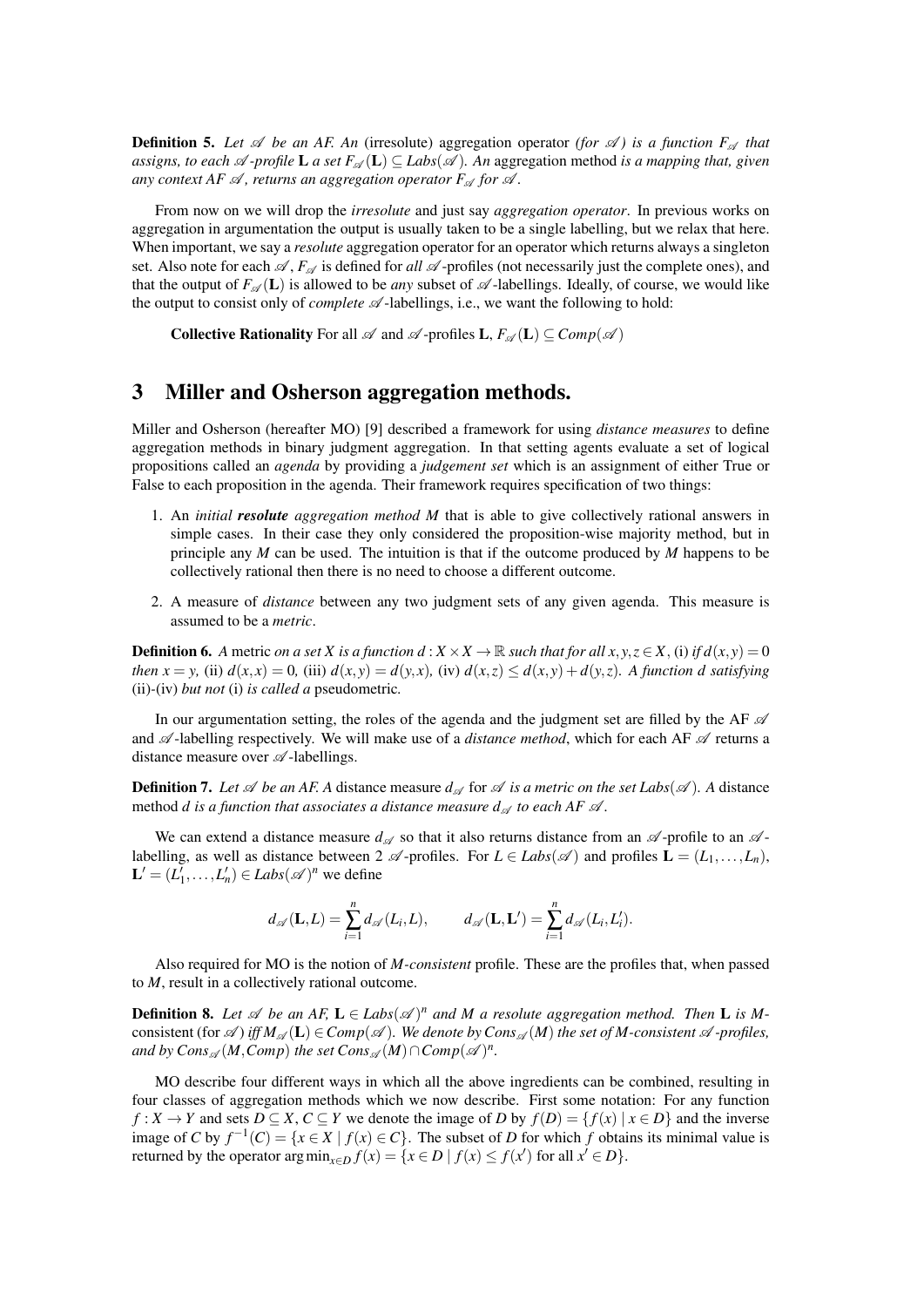Definition 9 ([9]). *Let d be distance method and M a resolute aggregation method. The four aggregation* methods  $P^d$ ,  $E^{M,d}$ ,  $F^{M,d}$  and  $Q^{M,d}$  are defined by setting, for each AF  $\mathscr A$  and  $\mathscr A$  -profile  $L$ :

$$
P_{\mathscr{A}}^d(\mathbf{L}) = \underset{\mathbf{L} \in Comp(\mathscr{A})}{\arg \min} d_{\mathscr{A}}(\mathbf{L}, L) \qquad \qquad F_{\mathscr{A}}^{M,d}(\mathbf{L}) = M_{\mathscr{A}} \left( \underset{\mathbf{L}' \in Cons_{\mathscr{A}}(M, Comp)}{arg \min} d_{\mathscr{A}}(\mathbf{L}, \mathbf{L}') \right)
$$

$$
E_{\mathscr{A}}^{M,d}(\mathbf{L}) = \underset{\mathbf{L} \in Comp(\mathscr{A})}{\arg \min} d_{\mathscr{A}}(M_{\mathscr{A}}(\mathbf{L}), L) \qquad O_{\mathscr{A}}^{M,d}(\mathbf{L}) = M_{\mathscr{A}} \left( \underset{\mathbf{L}' \in Cons_{\mathscr{A}}(M)}{arg \min} d_{\mathscr{A}}(\mathbf{L}, \mathbf{L}') \right)
$$

All four MO aggregation methods minimise distance to ensure the collective outcome is rational. The P and E methods minimise the distance over all complete labellings. P (or Prototype) returns the complete labellings closest to the profile L. E (or Endpoint) returns the complete labellings closest to the labelling returned by initial aggregator  $M_{\mathscr{A}}(L)$ , which possibly is not complete. The F and 0 (for Full and Output resp.) methods select the *M*-consistent profiles closest to **L** and then applies  $M_{\mathscr{A}}$  to them. The difference between these two is that O performs its selection from among *all M*-consistent profiles, while F selects only from those that are, in addition, themselves complete.

Some observations in these definitions: *(i)* All four aggregation methods are potentially irresolute. *(ii)* P doesn't require an initial aggregator *M*, only a distance method *d*. The other three all rely on *M*. *(iii)* A distance method *d* used in E and O needs to return the distance between *all* labellings. In contrast, for P and F it is enough that *d* is defined only between complete labellings.

If we want to apply MO to our problem of aggregating labellings we need to instantiate the two parameters *M* and *d*. Let's look at each in turn.

## 3.1 Initial aggregation methods

An interesting family of resolute aggregation methods has been defined in [1], namely the *interval aggregation methods.* Formally, let *Int<sub>n</sub>* be the set of *intervals* of non-zero length in  $\{0,1,\ldots,n\}$ , i.e., *Int<sub>n</sub>* = { $(k,l) | k < l, k, l \in \{0,1,\ldots,n\}$ }. Let *Y* ⊆ *Int<sub>n</sub>* be some subset of distinguished intervals in *Int<sub>n</sub>*. Then we define aggregation method  $F^Y$  by setting, for each  $\mathscr A$ ,  $\mathscr A$ -profile **L** and  $a \in \text{Args}_{\mathscr A}$ :

$$
[F_{\mathscr{A}}^Y(\mathbf{L})](a) = \begin{cases} x & \text{if } x \in \{\text{in}, \text{out}\} \text{ and } (|V_{a:\neg x}^{\mathbf{L}}|, |V_{a:\mathbf{x}}^{\mathbf{L}}|) \in Y \\ \text{undec} & \text{otherwise,} \end{cases}
$$

where, for any  $x \in \{\text{in}, \text{out}, \text{undec}\}, V_{a:x}^{\text{L}}$  denotes  $\{i \in Ag \mid L_i(a) = x\}.$  A particular member of this family, which we will use in our examples, is the *credulous* aggregation method [4], denoted by *cio*. This is obtained by taking  $Y_{cio} = \{(0, l) \in Int_n | l > 0\}$ . The credulous method *cio* returns a collective label of in (resp. out) to an argument if at least one agent votes for in (resp. out) while none vote for the opposite label out (resp. in). Otherwise it returns undec.

Interval methods may be characterised by a number of postulates such as *Anonymity*, *Unanimity* and *AF-Independence* (the collective label of *a* is calculated independently of which other arguments might be present or absent from A ). However, despite their simplicity, there is *no* interval method that satisfies *Collective Rationality* (we refer the reader to [1] for the details).

#### 3.2 Labelling distance methods

In [2] a few distance methods were proposed, although that paper was concerned only in defining distances between *complete*  $\mathscr A$ -*labellings* rather than between any two arbitrary  $\mathscr A$ -labellings. (This is a point we will return to later.) The idea is first to define a distance *diff* over the set {in, out, undec} of *labels* and then define the distance between two  $\mathscr A$ -labellings as a sum over some set of arguments of the distances between labels assigned by those  $\mathscr{A}$ -labellings to arguments from the set. Formally, all of the distance methods of [2] shared the following form, given  $\mathscr A$  and  $L_1, L_2 \in Comp(\mathscr A)$ :

$$
d_{\mathscr{A}}^{diff, \mathfrak{S}}(L_1, L_2) = \sum_{a \in \mathfrak{S}(\mathscr{A})} diff(L_1(a), L_2(a))
$$
\n(1)

where *(i) diff* is a metric over the set of labels and *(ii)*  $\Im$  is a function that, for each AF  $\mathscr A$  selects a subset  $A \subseteq \text{Arg}_\mathscr{A}$  of "important" arguments in  $\mathscr{A}$ . A number of different combinations of *diff* and  $\mathfrak{S}$ were considered in [2].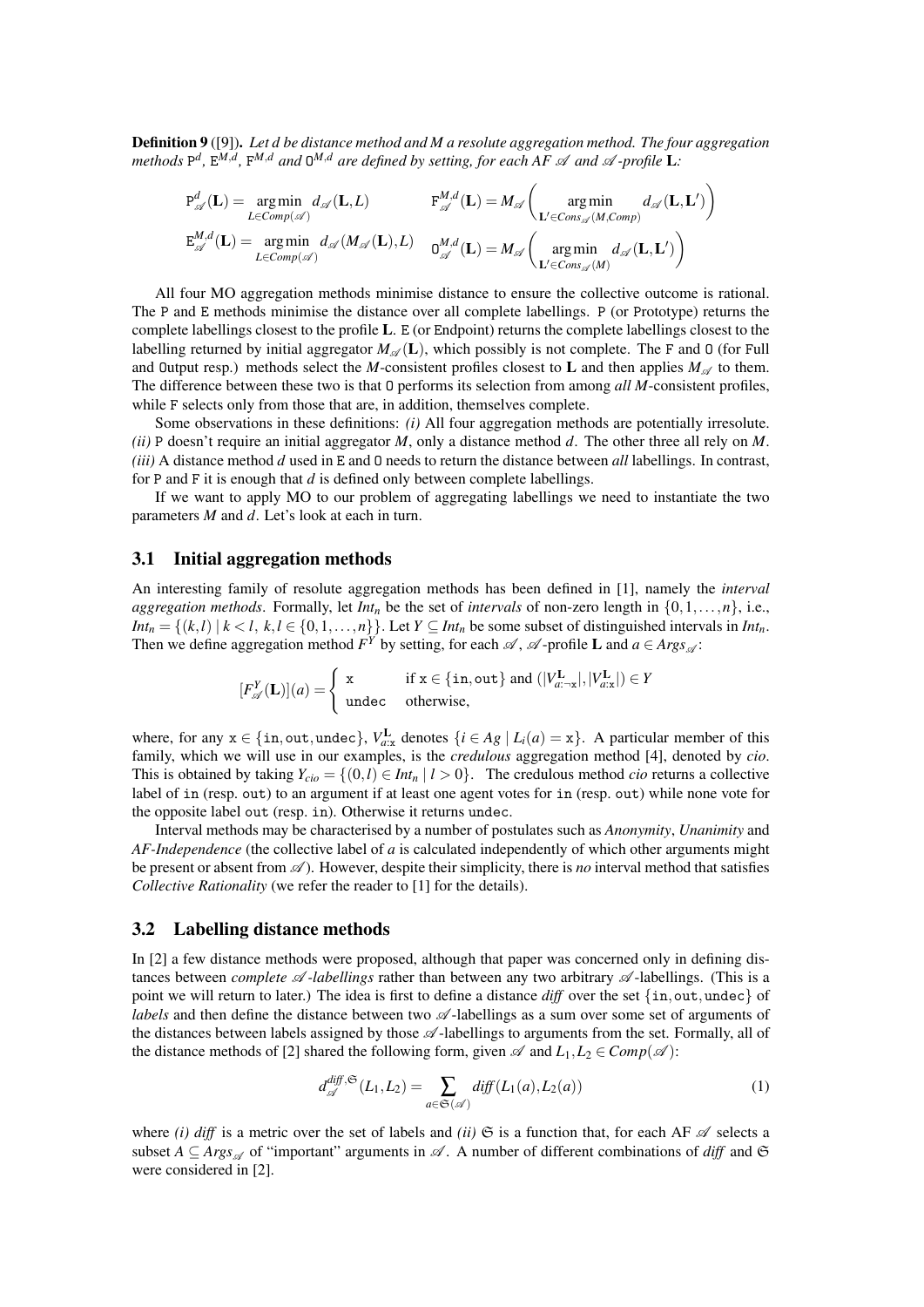In particular two distance metrics between labels were considered - *discrete* metrics, i.e.  $diff_D(x, y)$  = 1 if  $x \neq y$ ,  $diff_D(x, y) = 0$  if  $x = y$  (which, when plugged into the method *sd<sup>diff</sup>* below results in taking the Hamming distance between labellings), and a distance metric which assigns 2 to the hard conflict, i.e.  $diff_{rh}(in,out) = 2$ , and 1 to soft conflicts, i.e.  $diff_{rh}(in,undec) = diff_{rh}(out,undec) = 1$  (which when plugged into *sd<sup>diff</sup>* results in the *refined Hamming* distance - see [2]).

Regarding  $\mathfrak{S}$ , three options were considered. The most obvious idea is to take  $\mathfrak{S}(\mathscr{A}) = \text{Arg}_{\mathscr{A}}$ . We denote by *sddiff* the resulting distance method. As was shown in [2][Sect. 6], the drawback with this method is that it somehow leads to "double-counting" of label differences that are already in some sense implied by others. This leads us to focus on critical sets (originally due to [6] but here generalised to make it relative to  $\mathscr{X}$ ).

**Definition 10.** *Given*  $\mathscr A$  *and*  $\mathscr X$  ∈ {*Labs*, *Comp*}, *a set of arguments*  $A \subseteq \text{Args}_{\mathscr A}$  *is*  $\mathscr X$ -critical (for  $\mathscr A$ ) *iff for any L*<sub>1</sub>, *L*<sub>2</sub>  $\in \mathcal{X}(\mathcal{A})$ *, if L*<sub>1</sub>[*A*]  $= L_2[A]$  *then L*<sub>1</sub>  $= L_2$ *.* 

A  $\mathcal X$ -critical set is a set of arguments such that any two  $\mathcal X$ -labellings are different iff they label at least one argument in the set differently. Note there is only one *Labs*-critical set for  $\mathscr A$ , namely  $\mathscr A$ *rgs*<sub> $\mathscr A$ </sub>. An idea explored in [2] was for  $\mathfrak{S}(\mathcal{A})$  to always select some  $\subseteq$ *-minimal Comp*-critical set for  $\mathcal{A}$ . This leads to the definition of the *critical sets distance method*, denoted by  $c d^{diff, \mathfrak{S}}$ . A problem with this is that different choices of minimal critical set can yield quite different results. The distance method finally arrived at in [2] uses the notion of *issue* (again generalised below to make it relative to  $\mathcal{X}$ ).

**Definition 11.** *Given*  $\mathcal{X} \in \{Labs, Comp\}$  *we define an equivalence relation*  $\equiv_{\mathcal{X}}$  *over Args*<sub> $\alpha$ </sub> *by setting a* ≡ *x b* iff either  $\vert L(a) = L(b)$  *for all*  $L \in \mathcal{X}(\mathcal{A})$  *or*  $\vert L(a) = \neg L(b)$  *for all*  $L \in \mathcal{X}(\mathcal{A})$ *]. Each* ≡ *x equivalence class is called an*  $\mathcal X$  -issue, and we denote the  $\equiv_{\mathcal X}$  *-equivalence class to which a belongs by*  $[a]_{\mathscr{X}}$ *.* 

If  $a \equiv \chi$  *b* then either *a*,*b* are always labelled the same by every labelling in X, or they are always labelled "opposite". Thus changing the label of one of them always produces a change of equal magnitude in the label of the other. The idea behind the *issue-based distance method id*<sup> $diff, \mathfrak{S}$  is to form  $\mathfrak{S}(\mathcal{A})$ </sup> by selecting one representative from each *Comp*-issue. Note  $\mathfrak{S}(\mathcal{A})$  so defined will return a *Comp*critical set for  $\mathscr A$ , though not necessarily a minimal one. It was also shown in [2] that the resulting distance is independent of the choice of representative from the *Comp*-issue. In [2] it was shown that  $id^{diff, \mathfrak{S}}$  forms a metric over  $Comp(\mathcal{A})$ . Below we give a more general result.

**Proposition 1.** *Let*  $\mathcal{X} \in \{Labs, Comp\}$ *. For any label metric diff and any function*  $\mathfrak{S}$ *, the function*  $d_{\mathscr{A}}^{diff, \mathfrak{S}}$ A *defined in (1) defines a pseudometric over* X (A )*. Moreover, it defines a metric over* X (A ) *iff*  $\widetilde{\mathfrak{S}}(\mathcal{A})$  is  $\mathcal{X}$ -critical.

In [2] it was assumed the above distances were defined only between complete labellings. In this case *id*<sup>diff</sup>,<sup> $\Im$ </sup> seems to be a good candidate to use in MO. But two of the MO aggregation methods, namely E and O, require distance to be defined between *all* labellings, and in this case Prop. 1 gives us a problem, for it tells us that the **only** way for any distance method of the form (1) to yield a metric over the whole set *Labs*( $\mathscr A$ ) is if  $\mathfrak{S}(\mathscr A) = \text{Args}_{\mathscr A}$ . The question is, is there any alternative way to define a distance method such that  $d_{\mathscr{A}}$  is a metric over *Labs*( $\mathscr{A}$ ), but which agrees with  $id^{diff, \mathfrak{S}}$  on  $Comp(\mathscr{A})$ ? Here we give one possibility. The idea is to take a sum over all arguments, but to weight the contribution of *a* in the sum by the inverse of the size of the *Comp*-issue to which *a* belongs. This gives rise to the *extended issue-based distance method eiddiff* .

$$
eid_{\mathscr{A}}^{diff}(L_1,L_2) = \sum_{a \in \text{Args}_{\mathscr{A}}} \frac{diff(L_1(a), L_2(a))}{|[a]_{Comp}|}
$$

**Proposition 2.** (i).  $eid_{\mathscr{A}}^{diff}$  is a metric over Labs $(\mathscr{A})$  (ii).  $eid_{\mathscr{A}}^{diff}(L_1,L_2) = id_{\mathscr{A}}^{diff,\mathfrak{S}}(L_1,L_2)$  for all  $L_1,L_2 \in$  $Comp(\mathscr{A})$ .

Therefore we have two distance methods that can be used freely on  $Labs(\mathscr{A})$ :  $sd^{diff}$  and  $eid^{diff}$ .

**Example 2.** Table 1 presents some distances returned by  $d = ei d_{\mathscr{A}_2}^{diff}$ , where diff  $= diff_{rh}$  and  $\mathscr{A}_2$  is from *Fig. 1. Args*<sub> $\mathscr{A}_2$ </sub> partitions into three Comp-issues  $\{a,b\}$ ,  $\{c\}$  and  $\{d,e\}$ . Let us calculate a few entries *as an example:*  $d(l_1, l_2) = 2$  *because there is no conflict over first two issues and there is a hard conflict over the last one*  $(0+0+2)$ ;  $d(l_3, l_4) = 2$  *because there are two soft conflicts over the first and the last issue and no conflict on the middle one*  $(1+0+1)$ ;  $d(l_5,n_4) = 1.5$  *because there is half of a soft conflict over the first issue and a soft conflict over the second one*  $(0.5+1+0)$ *; etc.*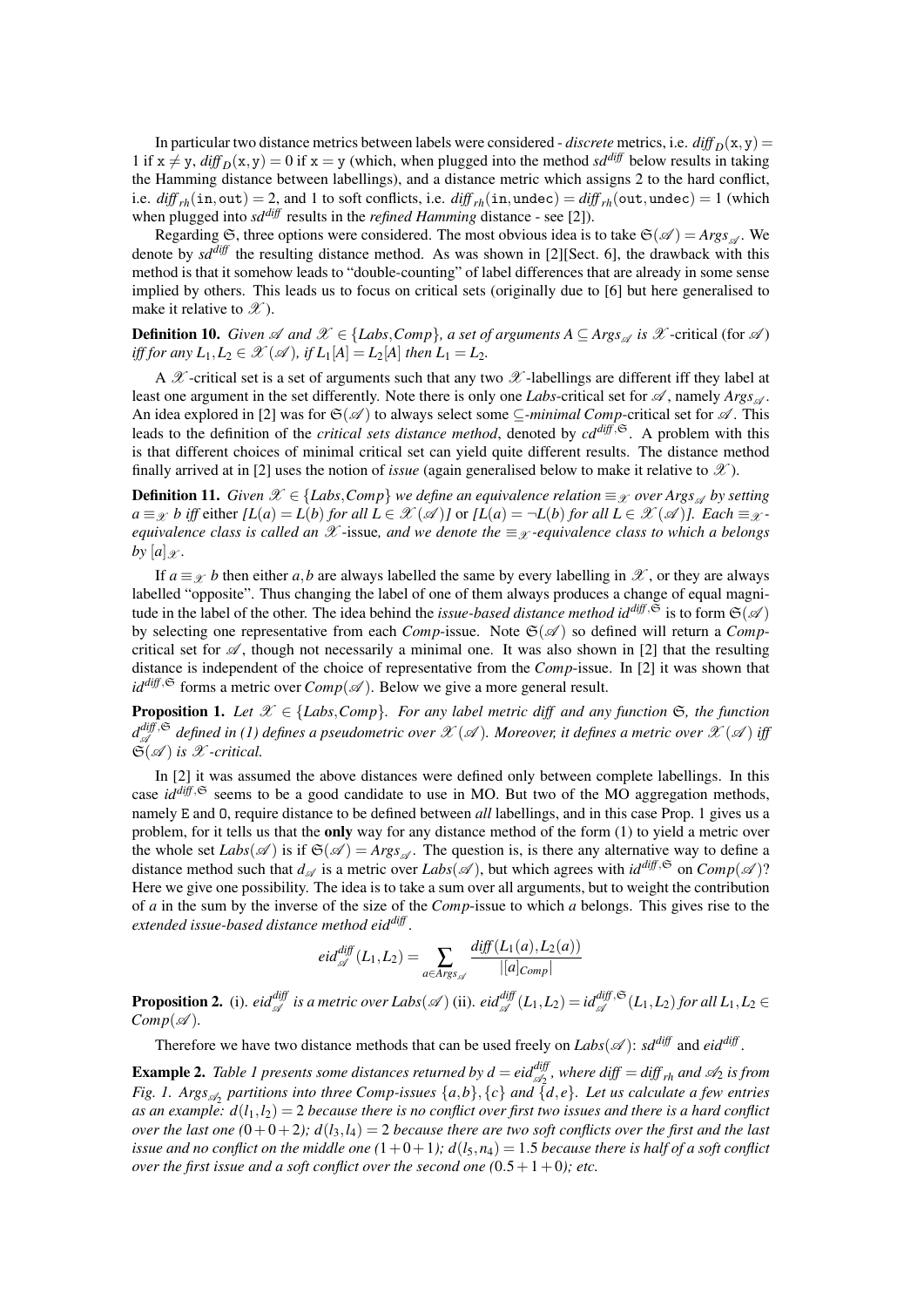|               | l <sub>1</sub> | lэ  | $l_3$ | $l_4$ | l5  | l6  | n <sub>1</sub> | n <sub>2</sub> | $n_3$ | $n_4$ |
|---------------|----------------|-----|-------|-------|-----|-----|----------------|----------------|-------|-------|
| $l_1$ : oioio | 0.0            | 2.0 | 1.0   | 1.0   | 4.0 | 3.0 | 2.0            | 5.0            | 5.0   | 4.5   |
| $l_2$ : oiooi | 2.0            | 0.0 | 1.0   | 3.0   | 2.0 | 3.0 | 2.0            | 3.0            | 3.0   | 2.5   |
| $l_3$ : oiouu | 1.0            | 1.0 | 0.0   | 2.0   | 3.0 | 2.0 | 1.0            | 4.0            | 4.0   | 3.5   |
| $l_4$ : uuoio | 1.0            | 3.0 | 2.0   | 0.0   | 3.0 | 2.0 | 1.0            | 4.0            | 4.0   | 4.5   |
| $l_5$ : uuuoi | 4.0            | 2.0 | 3.0   | 3.0   | 0.0 | 1.0 | 2.0            | 1.0            | 1.0   | 1.5   |
| $l_6$ : uuuuu | 3.0            | 3.0 | 2.0   | 2.0   | 1.0 | 0.0 | 1.0            | 2.0            | 2.0   | 2.5   |
| $n_1$ : uuouu | 2.0            | 2.0 | 1.0   | 1.0   | 2.0 | 1.0 | 0.0            | 3.0            | 3.0   | 3.5   |
| $n2$ : iouoi  | 5.0            | 3.0 | 4.0   | 4.0   | 1.0 | 2.0 | 3.0            | 0.0            | 2.0   | 2.5   |
| $n_3$ : uuioi | 5.0            | 3.0 | 4.0   | 4.0   | 1.0 | 2.0 | 3.0            | 2.0            | 0.0   | 0.5   |
| $n_4$ : uiioi | 4.5            | 2.5 | 3.5   | 4.5   | 1.5 | 2.5 | 3.5            | 2.5            | 0.5   | 0.0   |

Table 1: Distance between labellings by  $eid^{diff}$  with refined Hamming distance  $diff_{rh}$  over the labels.

|   | $ci$ $o$ $($ |   |   |    |   |   |   |   | $ci$ ol |   | Ε | F(L) |
|---|--------------|---|---|----|---|---|---|---|---------|---|---|------|
|   |              |   |   |    |   |   |   |   |         |   |   |      |
| a |              |   |   |    |   | u |   | a |         | u |   |      |
|   | u            | u |   | וו |   | u |   |   |         | u |   |      |
| c | o            | u |   | 11 |   | u | o |   |         | u |   |      |
| a | u            | ο |   |    |   | u |   | а |         |   |   |      |
| e | u            |   | O | u  | u | u |   | e |         |   |   |      |

Table 2: Aggregation of the profile  $\mathbf{L} = (l_4 : \text{uuoi}, l_5 : \text{uuui}, l_5 : \text{uuui})$  - outcomes for different MO aggregation methods used with: extended issue-based labelling distance (left table), and sum over all arguments (right table). In both columns refined hamming distance over the labels and credulous initial operator were used.

## 3.3 Example of the MO methods

We illustrate the MO methods in our setting by continuing with the AF  $\mathcal{A}_2$  from Fig. 1. The  $\mathcal{A}_2$ profile  $\mathbf{L} = (l_4 : \text{uuoio}, l_5 : \text{uuuoi}, l_5 : \text{uuuoi})$  aggregated with *cio* results in the non-complete labelling  $n_1$ : uuouu. The result of repairing it with MO methods is listed in Table 2.

In the left column the MO methods were instantiated with *eid*<sup>*diff*</sup> with *diff* = *diff*  $r<sub>th</sub>$ . Method P returns the closest complete labelling to the profile **L**. We calculate the distance between **L** and labellings  $l_1 - l_6$ by adding distances from the row *l*<sub>4</sub> (Table 1) to the doubled distances from the row *l*<sub>5</sub> and receive 9,7,8,6,3,4 respectively. The minimum is obtained for labelling  $l_5$ : uuuoi.

The E procedure returns the closest complete labelling to  $\text{cio}(\mathbf{L})$ . We inspect the row  $n_1$  in Table 1 to find that the minimum distance 1 is obtained for  $l_3$ ,  $l_4$  and  $l_6$ .

The F and 0 procedures search for closest *cio*-consistent profiles L' to profile L. The F procedure is restricted to the complete *cio*-consistent profiles. Consider  $\mathbf{L}' = (l_1 : \text{oio.} \, l_5 : \text{uuoio.} \, l_5 : \text{uuoio.} \,$  It is a *cio*-consistent profile with  $cio(L') = l_3$ : oiouu. It is also minimal. The profiles L and L' differ just on *l*<sup>1</sup> and *l*<sup>4</sup> with distance 1 (soft conflict on issue {*a*,*b*}). There are no other complete *cio*-consistent profiles with different *cio* outcome and same distance, because any change of labelling *l*<sup>4</sup> to another complete labelling costs more than 1. The only other candidate for change is labelling  $l_5$ . It can be changed to  $l_6$ : uuuuu for a cost of 1 but to affect the outcome of *cio* both occurrences of  $l_5$  in **L** would have to be changed with a total cost of 2. The profile  $L'$  works for the 0 procedure as well but 0 is not restricted to complete *cio*-consistent profiles. Changing one of the  $l_5$  labellings to a non-complete labelling  $n_3$ : uuioi with distance 1 creates additional conflict on argument *c*. As a result the labelling *l*<sup>6</sup> : uuuuu is produced.

The results change when we switch to using  $sd^{diff}$  (with  $diff = diff_{rh}$ ) rather than  $eid^{diff}$  (right column). In this case size of the issues does matter. The E procedure only selects  $l_6$  because it differs with  $n_1$  over issue  $\{c\}$  with one argument, while the other two labellings  $l_3$ ,  $l_4$  differ over the two-argument issues  $\{a,b\}$  and  $\{d,e\}$  respectively. Similarly in the case of 0 changing  $l_5$  into  $n_3$  over a single-argument issue is closer than the change of  $l_4$  into  $l_1$  over an issue with two arguments.

## 4 Qualitative distance postulates

In this section we consider two new postulates for distance measures in argumentation, which are inspired by similar postulates considered in the binary aggregation of MO.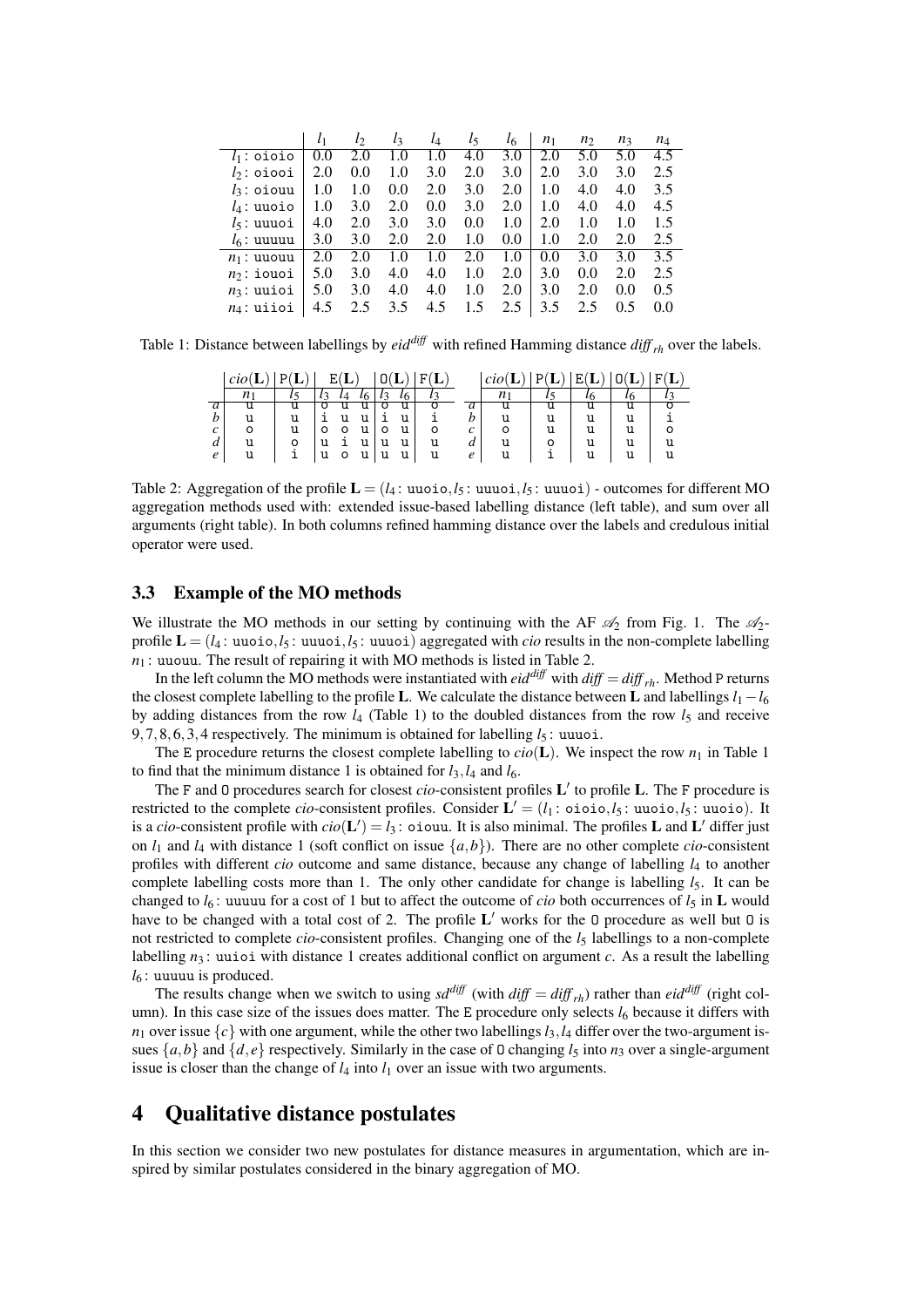One intuition that MO have about distance between judgment sets in their setting is that the *quantitative* distance between two judgment sets  $X, Y$ , expressed by  $d(X, Y)$ , should depend only on the *qualitative distance* between them. In their binary setting in which every judgment set either accepts or rejects each agenda item, the natural way to measure such qualitative distance is simply to take the set of agenda items that *X* and *Y* differ on. In our 3-valued setting we can have two labellings that disagree on an argument to differing *degrees*. We thus adapt the notion of qualitative distance as follows:

**Definition 12.** Let  $\mathscr A$  be an AF and  $L_1, L_2 \in \text{Labs}(\mathscr A)$ . The qualitative distance between  $L_1$  and  $L_2$ , *denoted*  $L_1 \ominus L_2$ *, is defined as*  $L_1 \ominus L_2 = \langle C(L_1, L_2), H(L_1, L_2) \rangle$ *, where*  $C(L_1, L_2)$  *and*  $H(L_1, L_2)$  *are resp. the sets of* conflicts *and of* hard conflicts *between*  $L_1$  *and*  $L_2$ *, i.e.,*  $C(L_1, L_2) \stackrel{\text{def}}{=} \{a \in \text{A} \text{rgs}_{\mathscr{A}} \mid L_1(a) \neq 0\}$  $L_2(a)$ } *and*  $H(L_1, L_2) \stackrel{\text{def}}{=} \{a \in \text{A} \text{rgs}_{\mathscr{A}} \mid L_1(a) = \neg L_2(a) \neq \text{undec}\}.$ 

Note that  $H(L_1, L_2) \subseteq C(L_1, L_2)$ . We can define a natural ordering between different qualitative distances as follows:

$$
L_1 \ominus L_2 \preceq N_1 \ominus N_2 \text{ iff } [C(L_1, L_2) \subseteq C(N_1, N_2) \text{ and } H(L_1, L_2) \subseteq H(N_1, N_2)]
$$

So if every conflict, resp. hard conflict, between  $L_1, L_2$  remains a conflict, resp. hard conflict, between  $N_1$ ,  $N_2$  then the disagreement between  $N_1$ ,  $N_2$  is qualitatively at least as large as that between  $L_1$ ,  $L_2$ . One can check that  $\preceq$  forms a preorder on *Labs*( $\mathscr{A})^2$ . We denote the strict part of  $\preceq$  by  $\prec$ . We can now adapt the distance property of *Normality* [9] to our setting. It expresses that a (weak) increase in qualitative distance should yield a (weak) increase in quantitative distance.

Normality If  $L_1 \ominus L_2 \preceq N_1 \ominus N_2$  then  $d_{\mathscr{A}}(L_1, L_2) \leq d_{\mathscr{A}}(N_1, N_2)$ 

If *Normality* holds then clearly we also have that if  $L_1 \ominus L_2 = N_1 \ominus N_2$  then  $d_{\mathscr{A}}(L_1, L_2) = d_{\mathscr{A}}(N_1, N_2)$ . Thus if *Normality* is required then the problem of defining a distance measure  $d_{\mathscr{A}}$  for  $\mathscr A$  essentially reduces to the problem of assigning a number to  $L_1 \ominus L_2$  for each  $L_1, L_2 \in \text{Labs}(\mathscr{A})^2$ .

**Example 3.** For  $\mathcal{A}_2$  from Fig. 1 we have  $l_2 \ominus l_3 = l_5 \ominus l_6 = \langle \{d, e\}, \emptyset \rangle \preceq \langle \{d, e\}, \{d, e\} \rangle = l_1 \ominus l_2$ . Hence *if d satisfies* Normality *we must have*  $d_{\mathscr{A}_2}(l_2, l_3) = d_{\mathscr{A}_2}(l_5, l_6) \leq d_{\mathscr{A}_2}(l_1, l_2)$ *.* 

Similarly we can postulate that a *strict* increase in qualitative distance should lead to a *strict* increase in quantitative distance, leading to the following adaptation of the *Increasing* property of MO:

**Increasing** If  $L_1 \ominus L_2 \prec N_1 \ominus N_2$  then  $d_{\mathcal{A}}(L_1, L_2) < d_{\mathcal{A}}(N_1, N_2)$ 

How do the distance methods described in the previous section fare with respect to *Normality* and *Increasing*? As we see, provided *diff* satisfies certain conditions then at least some of them validate these postulates.

Proposition 3. (i). Assume the label metric diff satisfies  $diff(\text{in}, \text{out}) \geq diff(\text{in}, \text{undec}) = diff(\text{out}, \text{undec})$ . Then all of sd<sup>diff</sup>,  $cd_{\mathscr{A}}^{diff, \mathfrak{S}}$ ,  $id_{\mathscr{A}}^{diff, \mathfrak{S}}$  and eid $_{\mathscr{A}}^{diff}$  satisfy Normality *over Labs*( $\mathscr{A}$ ) (and hence also over  $Comp(\mathscr{A})$ *)*.

(ii). *Assume the label metric diff satisfies diff*(in, out)  $>$  *diff*(in, undec) = *diff*(out, undec). Then (1).  $sd_{\mathcal{A}}^{\text{diff}}$  and eid $_{\mathcal{A}}^{\text{diff}}$  satisfy Increasing over Labs( $\mathcal{A}$ ) (and hence also  $Comp(\mathcal{A})$ ). (2).  $id_{\mathcal{A}}^{\text{diff},\mathfrak{S}}$  sat*isfies* Increasing *over Comp*( $\mathscr A$ ), but not *over Labs*( $\mathscr A$ ). (3)  $cd_{\mathscr A}^{diff,\mathfrak{S}}$  does not satisfy Increasing *over Comp* $(\mathcal{A})$  (and hence also not over Labs $(\mathcal{A})$ ).

Observe that *diff rh* satisfies both conditions mentioned in *(i)*, *(ii)* above, and so can be plugged into *sddiff* or *eiddiff* to obtain a distance method satisfying both *Normality* and *Increasing*.

Surprisingly,  $cd^{diff, \mathfrak{S}}$  fails *Increasing* even when restricted to  $Comp(\mathcal{A})$ , as the next example demonstrates.

**Example 4.** *Consider*  $\mathscr{A}_1$  *from Fig. 1. There are three Comp-issues:*  $\{a,b\},\{c\},\{d,e\}$ *. But the label of e is determined by the labels of the other arguments, so there are 4 possible minimal Comp-critical sets*  $\{a,b\} \times \{d,e\}$ . Let's take  $\{a,d\}$  as our selected minimal set (though the counterexample will *also work for any of the other three possible choices). Consider labellings l*<sup>1</sup> : oioio*, l*<sup>8</sup> : ioioi *and*  $l_2$ : oiooi,  $l_7$ : iooio. We have  $l_2 \ominus l_7 = \langle \{a,b,d,e\}, \{a,b,d,e\} \rangle \prec \langle \{a,b,c,d,e\}, \{a,b,c,d,e\} \rangle = l_1 \ominus l_8$ *but d*( $l_2$ , $l_7$ ) =  $d(l_1, l_8)$  = 2 × *diff*(in, out).